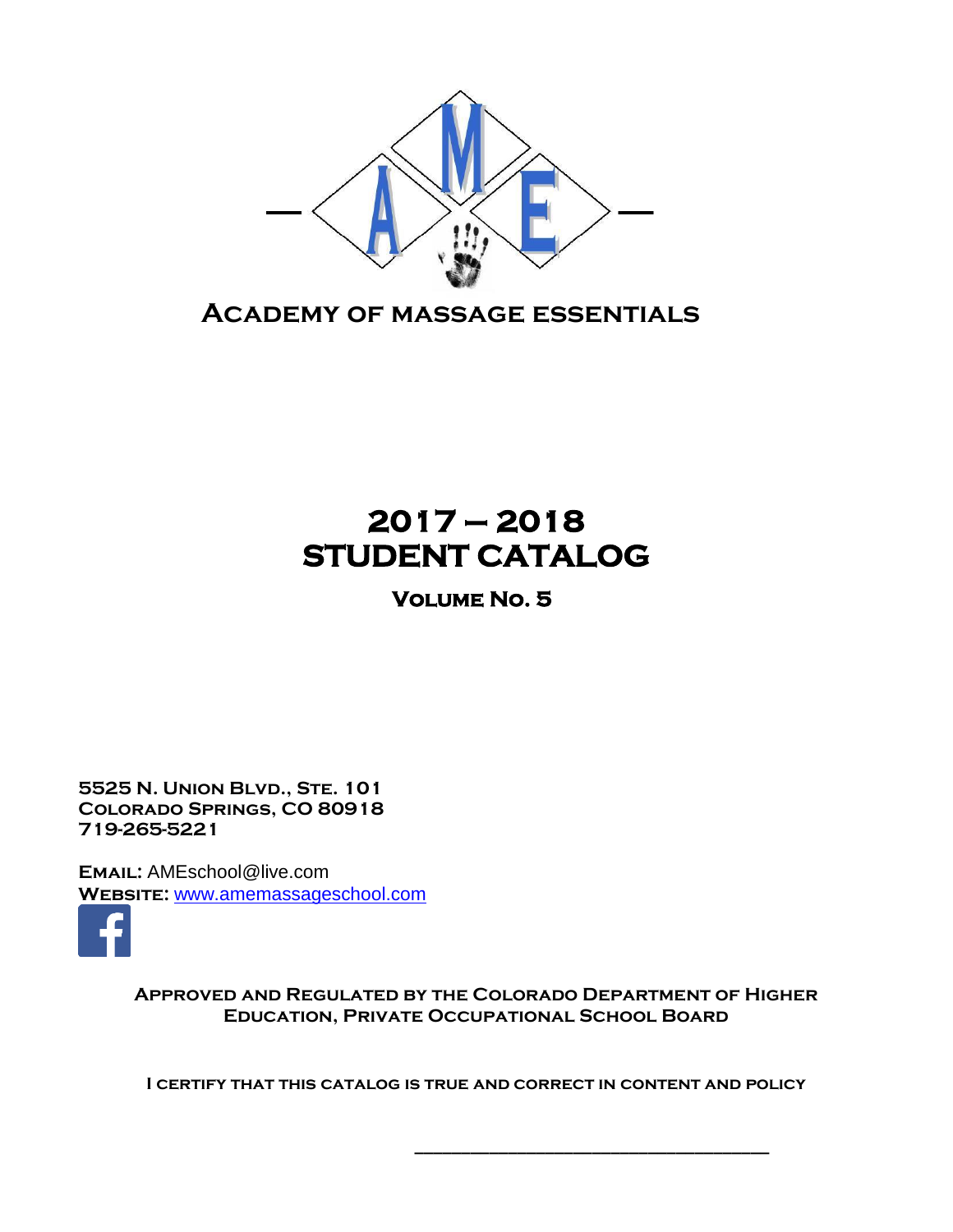## **Mission Statement**

Providing excellence in education that is conducive to student growth and development for career advancement in the health and wellness profession.

### **COLLABORATION**

Teaching is collaboration, Not an act in isolation.

Empty vessels don't exist, Learners' efforts must persist.

Nothing's [easy](http://readingyear.blogspot.com/2012/04/collaboration-teaching-poem-learning.html) the first time, But "Oh! I get it!" feels sublime.

Both of us must take a turn. Two must try for one to learn.

© Mary Lee Hahn, 2012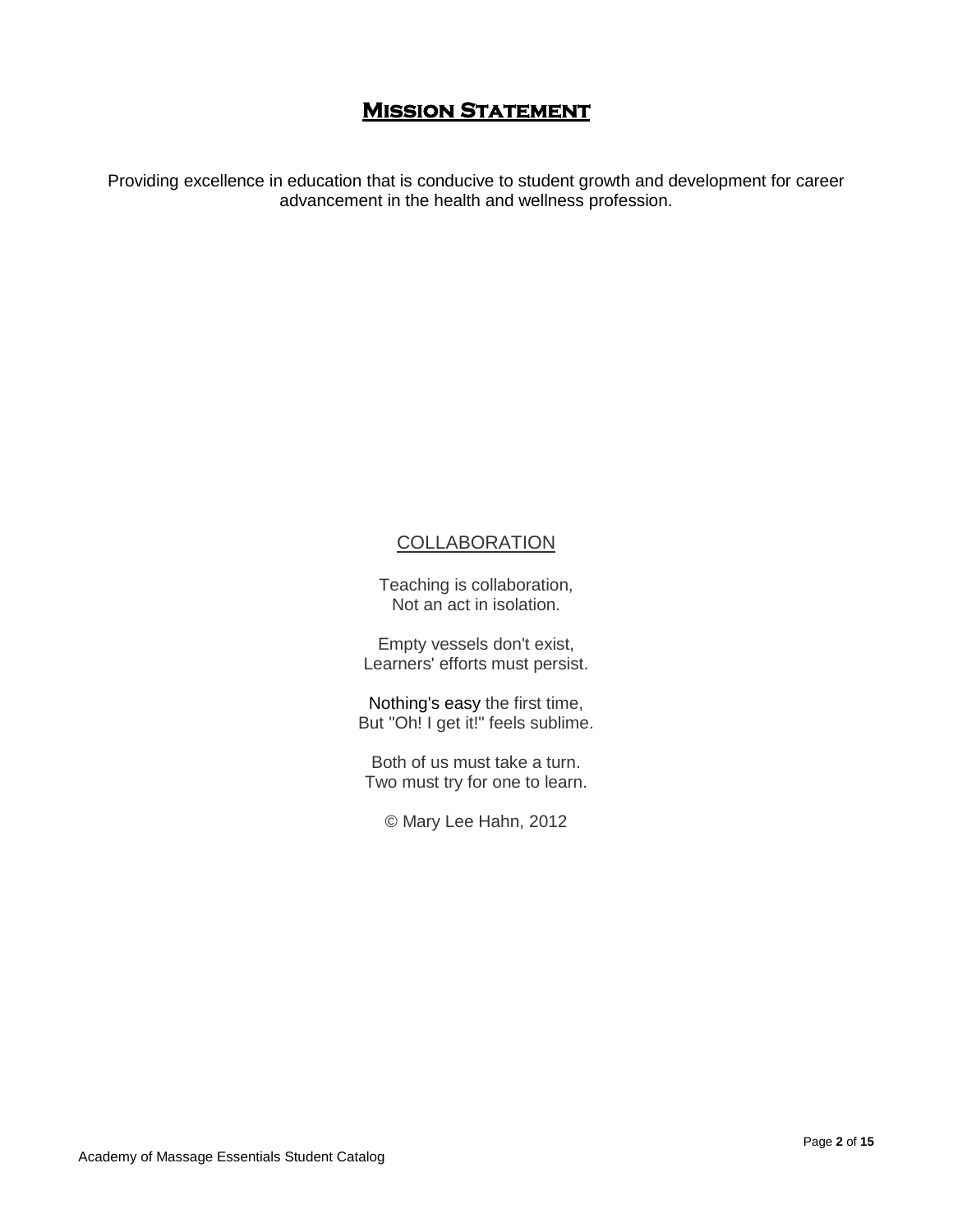## **A letter from AME's Director**

Dear Prospective Student:

I would like to thank you for your interest in the Academy of Massage Essentials, LLC (AME) and congratulate you on taking your first step towards a very rewarding career in massage therapy.

I was where you are today, wondering if this would be the right career choice for me, nervous about going back to school and wondering how I was going to find the time in my already busy schedule to attend classes. Well, I can honestly say that I don't regret a single day of this journey, and it has become a very rewarding career for me.

So, whether you are just getting out of high school or changing careers, our philosophy is based on the willingness to care for what happens to our students, which is why we do everything we can to help you succeed. We don't just prepare you to graduate, but give you the tools needed to help you pursue your goals in your new career.

We offer day and evening classes, with smaller class sizes which helps to provide you the best atmosphere conducive to individual learning and valuable, hands-on instruction that will equip you with the skills necessary for employment in the health and wellness field.

By preparing you for a future in Massage Therapy, we're giving you the independence and self assurance to succeed, grow and further yourself, and the opportunity to prove that you can accomplish just about anything.

Enjoy your journey!

Traci Lisk-Jones Owner/Campus Director Licensed Massage Therapist Certified Neuromuscular Therapist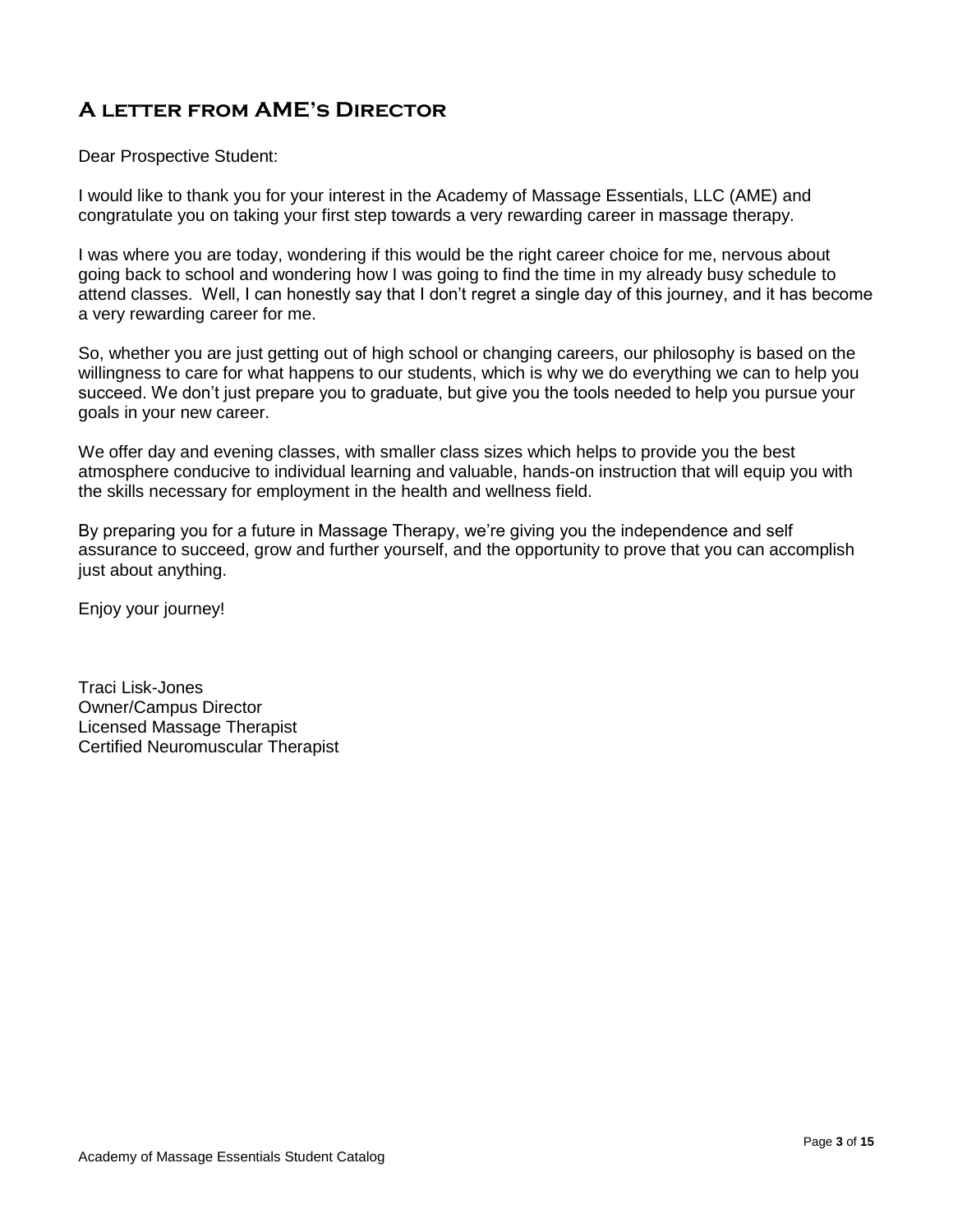## **Table of Contents Page**

| <b>General Information</b>                | 5  |
|-------------------------------------------|----|
| <b>Admission Requirements</b>             | 6  |
| <b>Enrollment Process</b>                 | 7  |
| <b>Previous Credits</b>                   | 7  |
| <b>Class Schedule</b>                     | 7  |
| <b>Holiday Schedule</b>                   | 7  |
| <b>Attendance Requirements</b>            | 8  |
| <b>Grading Policy/Progress Reports</b>    | 8  |
| Program & Tuition                         | 9  |
| <b>Course Descriptions</b>                | 10 |
| <b>Placement Assistance</b>               | 12 |
| <b>Refund Policy</b>                      | 12 |
| <b>Student Complaints &amp; Grievance</b> | 13 |
| <b>Postponement of Start Date</b>         | 13 |
| Policy & Procedures                       | 13 |
| <b>Clinic Policies</b>                    | 14 |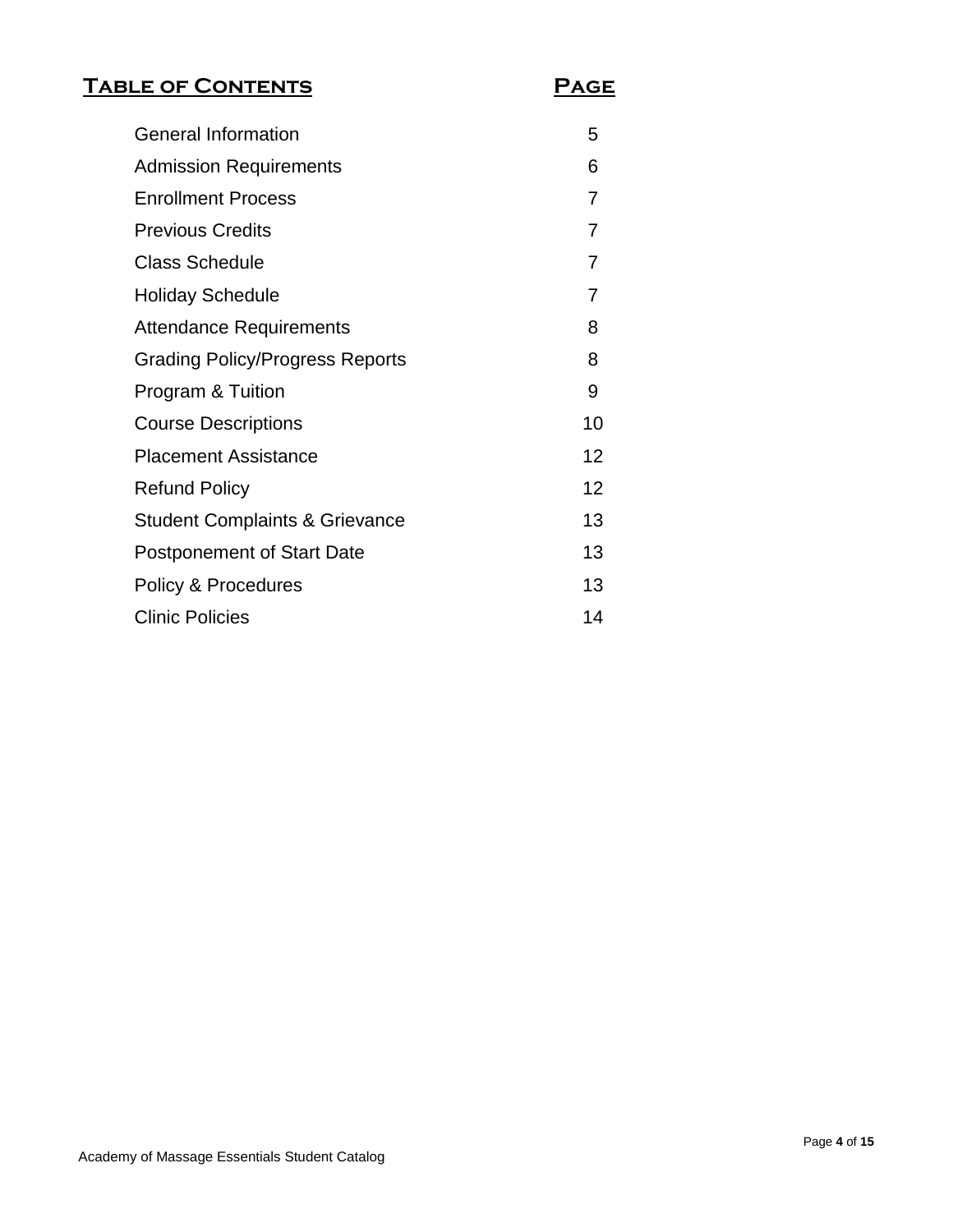## **Faculty Members**

Traci Lisk-Jones, Owner/Director/Instructor Kris Jones, Co-Owner/Dean Sadie Hjelmstad, Bookstore/Financial/Student Services

## **Why Massage Therapy?**

- A rewarding career that allows you flexibility
- A growing profession
- Wide spectrum of career opportunity such as, private practice, spa & resorts, clinical/medical settings, cruise ships and more
- Travel opportunity to work in a variety of locations via international resorts or cruise ships
- Specialize in many specific areas such as rehabilitation and/or injury care, sports medicine, eastern and western techniques, as well as many other areas that you can build on in the future.

### **General information**

#### **Location**

AME is located in Colorado Springs on North Union Boulevard, just one block north of Academy. It is centrally located, which makes it easily accessible from all other areas around town.

#### **Facilities**

The school offers a unique learning atmosphere where our students learn, practice and study in a clinic type setting similar to that of a health care and/or spa facility environment. AME has a main classroom, student clinic rooms and a lounge. The school is also equipped with professional massage tables, onsite massage chairs, skeletons, and a media reference area that are all conducive for training in massage therapy.

#### **Inclement Weather**

If severe weather conditions are forecasted, students are advised to monitor local media for a closure/delay announcement. AME will reflect its closure/delay decisions with those of the Colorado Springs District 11 schools.

#### **Lost and Found**

AME will not be responsible for lost or stolen items. If a student has lost something, check with the Campus Director to see if the item has been turned in.

#### **Smoking Policy**

AME is a smoke-free facility, however, during breaks students may smoke in the designated area located in the front of the building.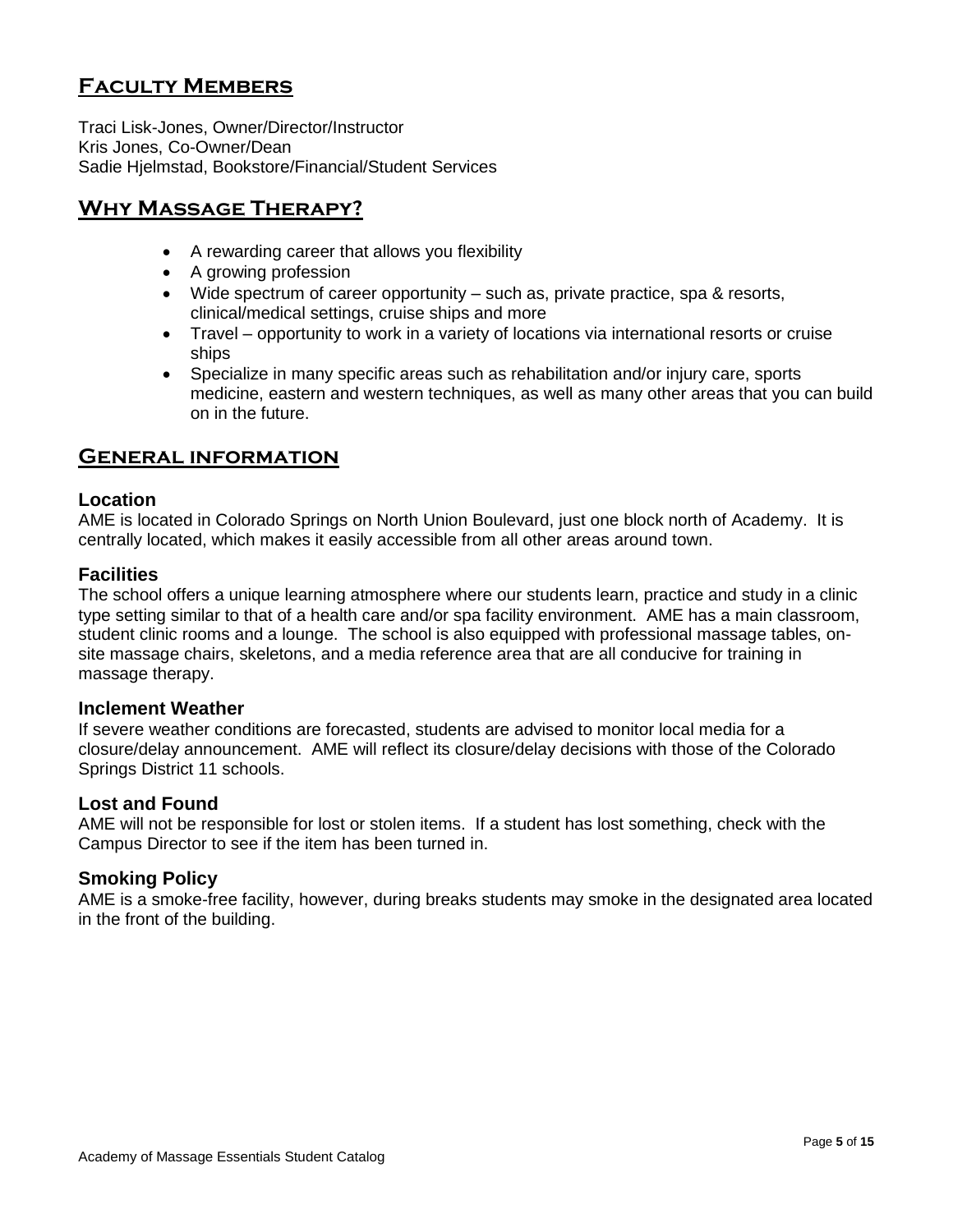## **Licensing**

Upon successful completion of the program and satisfying tuition obligations, students are granted a diploma certifying they have completed 1000 hours of massage therapy training. This certification is NOT a license to practice massage therapy. There will be no tolerance for students attempting to charge for services before they get their state license, and if caught, they will be expelled immediately.

Professional licensing requirements for graduates in the State of Colorado are governed by the State of Colorado Department of Regulatory Agencies (DORA). Specifically, all Massage Therapists in Colorado must meet the requirements stated in the Colorado Massage Therapy Rules and Regulations 3-CCR-722-1. An applicant for registration in Colorado must attain a degree or diploma that consists of at least five hundred (500) total hours of course work and clinical work from an approved massage school.

In addition, the Colorado State Department of Regulatory Agencies require students to pass and submit results of a massage and bodywork examination; either the Massage and Bodywork Licensing Examination (MBLEx) offered by the Federation of State Massage Therapy Boards and the National Certification Examination for Therapeutic Massage and Bodywork (NCTMB), offered by the National Certification Board of Therapeutic Massage and Bodywork.

Requirements outside of the State of Colorado may differ.

State of Colorado Department of Regulatory Agencies 1560 Broadway, Suite 1350 Denver, CO 80202 Phone: 303-894-7800 Fax: 303-894-7764 www.dora.state.co.us

## **Admission Requirements**

AME strives to help students that are committed to becoming professional Massage Therapists reach their full potential. AME evaluates applicants without discrimination in regards to age, gender, race, national origin, religion, creed, or sexual orientation, nor for physical or mental disability so long as capable of performing all necessary massage requirements. Each applicant must meet the following requirements:

- Applicants must be at least 18 years old to apply.
- Applicants must have a high school diploma or GED to be accepted for enrollment.
- Applicants must possess good communication skills, maturity and integrity.
- Applicants must be in good health and be physically, mentally and emotionally capable of performing massage therapy.
- Applicants must consent to a background check.
- Applicants must be **fully** able to participate in classroom requirements, including giving **and** receiving massage and/or bodywork treatments **at all times**.
- Applicants must be capable of adapting and dealing with change to all possible situations that may occur in the massage industry.

If applicants are beyond the age of compulsory school attendance in Colorado and do not possess a diploma or equivalency diploma, they may complete an ability to benefit test approved by the Colorado Department of Higher Education. The school does not administer the test, but will provide information on availability when requested.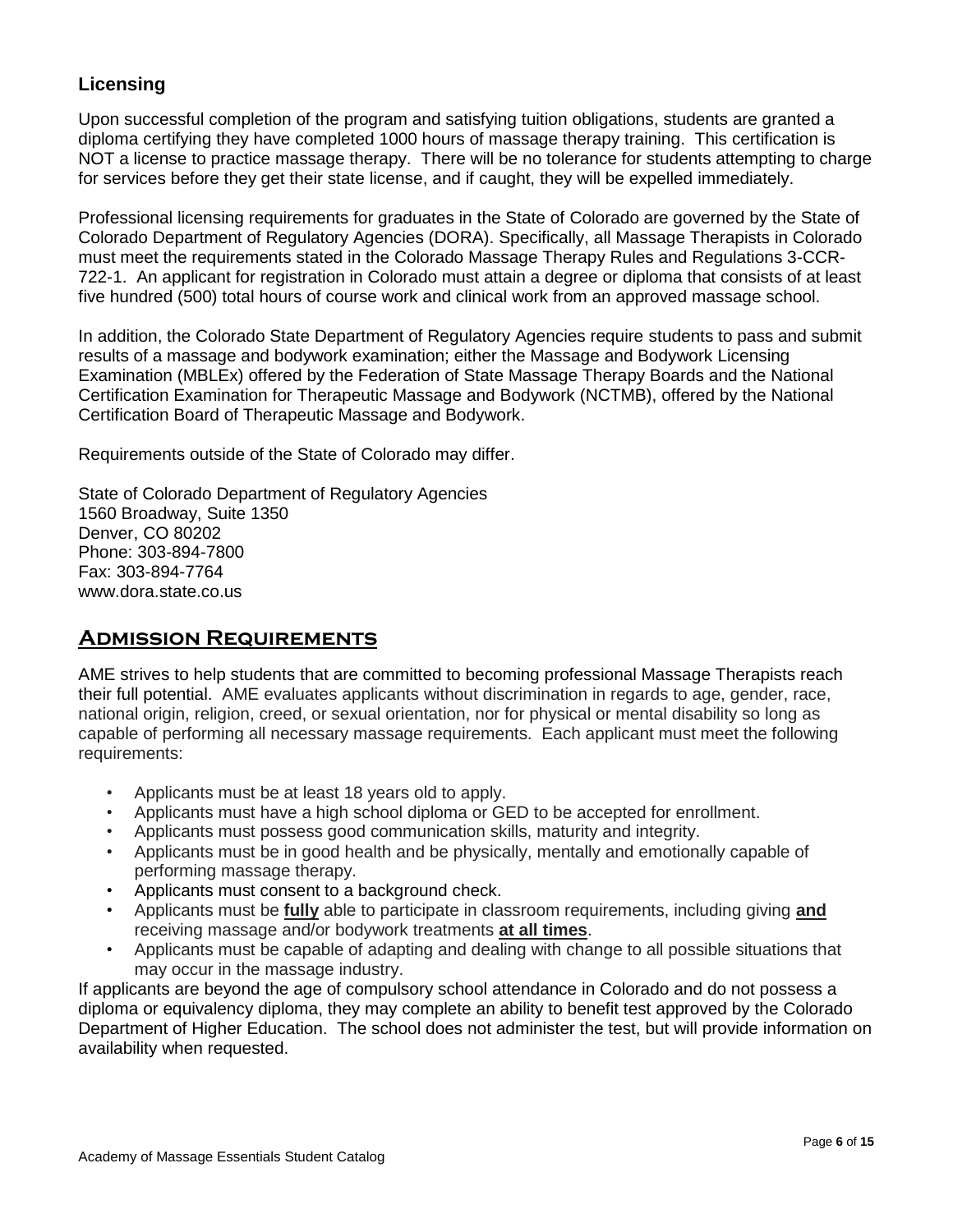## **Enrollment Process**

Prospective students are encouraged to set up an interview and tour with Admissions and/or the Campus Director prior to enrollment to discuss their goals and to make sure that the program and school are a good fit to help them succeed.

Students may enroll by either bringing or sending in their completed application form, along with the application fee, no later than two weeks prior to the start of the term in which they are applying. Once the application form has been received, it will be reviewed and the student will be notified of their acceptance status.

Upon acceptance into the program, an appointment is made to complete the enrollment package which will include a Student Enrollment Agreement, Contract for Payment of Tuition, and a Financial Contract. All these documents must be completed one week prior to start of term to have their place reserved in the program.

## **Previous Credits**

Credits from another institution will be evaluated on a case-by-case basis. AME does not guarantee transferability of its credits to any other institution unless there is a written agreement with another institution.

In regards to VA Students:

The school maintains a written record of the previous education and training of the veteran or eligible person and clearly indicates that appropriate credit has been given for previous education and training, with the training period shortened proportionately, and the veteran or eligible person and the Department of Veterans Affairs so notified.

### **Class Schedule**

AME strives to accommodate students' schedules, and therefore offers day and night classes with four different start times throughout the year. Classes meet two days a week, not including breaks, and the program is completed in 11-1/2 months. The schedules are as follows:

#### **2016 - 2017 SCHEDULE**: **\*** subject to change

| <b>Start Date:</b>                                                     | Days                                     | <b>Class</b>                                                             | Times                                                                                                                                             | <b>Graduation Date:</b>             |
|------------------------------------------------------------------------|------------------------------------------|--------------------------------------------------------------------------|---------------------------------------------------------------------------------------------------------------------------------------------------|-------------------------------------|
| January 10, 2017<br>APRIL 11, 2017<br>July 10, 2017<br>OCTOBER 9, 2017 | TUE/THU<br>TUE/THU<br>Mon/Wed<br>Mon/Wed | <b>MORNINGS</b><br><b>EVENINGS</b><br><b>EVENINGS</b><br><b>MORNINGS</b> | $5:30 \text{ PM} - 10:30 \text{ PM}$ March 30, 2018<br>$5:30 \text{ PM} - 10:30 \text{ PM}$ JUNE 22, 2018<br>8:00 AM - 1:00 PM SEPTEMBER 21, 2018 | 8:00 AM - 1:00 PM DECEMBER 29, 2017 |

## **Holiday Schedule**

| <b>Spring Break</b>             | 3 <sup>rd</sup> week in March        |
|---------------------------------|--------------------------------------|
| <b>Summer Break</b>             | The week of July 4th                 |
| <b>Thanksgiving Break</b>       | The week of Thanksgiving             |
| <b>Christmas / Winter Break</b> | The week of Christmas and New Year's |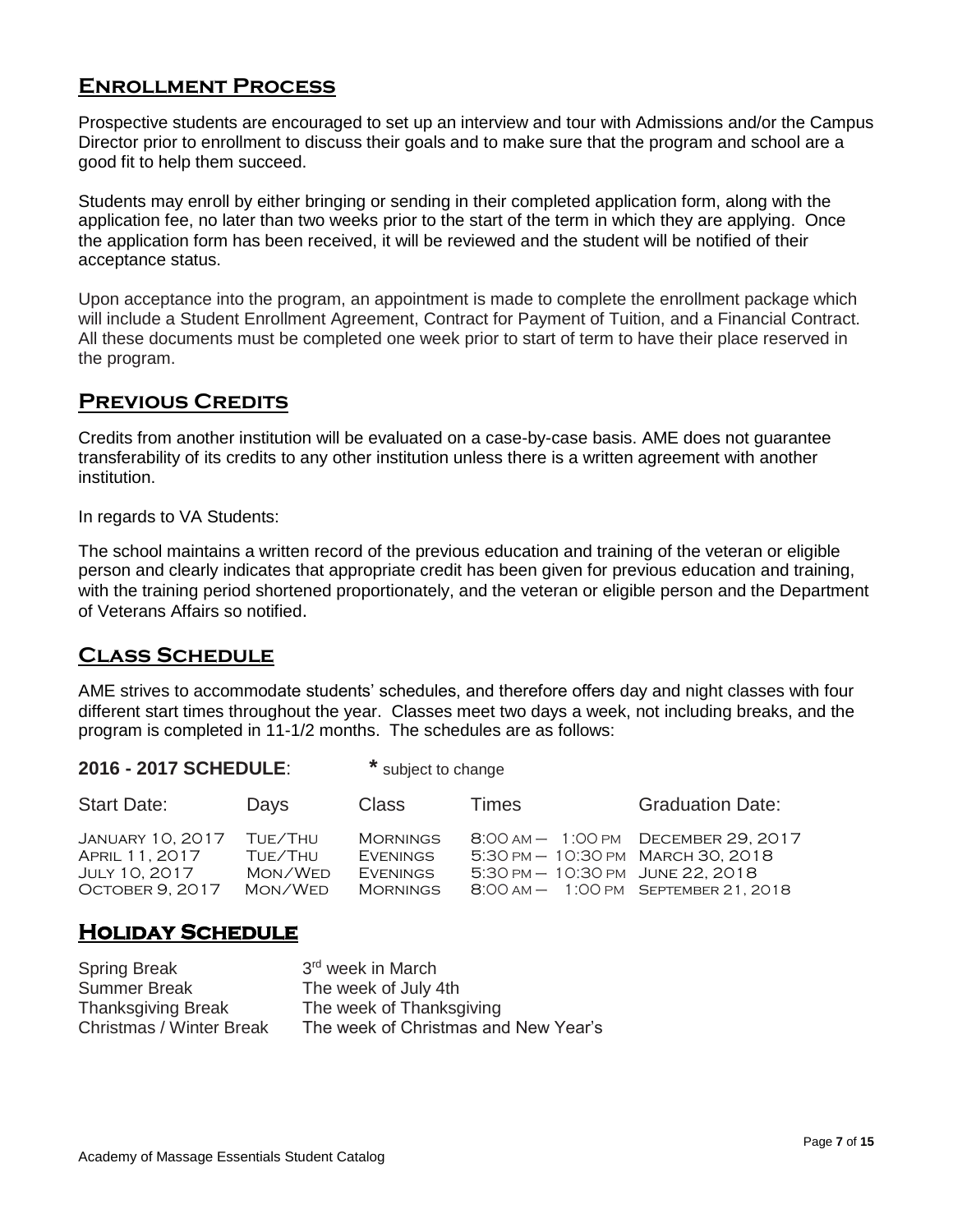## **Attendance Requirements**

Regular and consistent attendance is a crucial element to the success in this program and in your career as a massage therapist, therefore students are required to maintain an overall attendance record of 85% or better at all times.

Attendance is to include physical time in *EVERY* class, therefore any student that arrives 30 minutes late or leaves 30 minutes early will be marked absent for the entire day. Also, to receive full credit in a technique class, all students must be prepared with all appropriate supplies, as well as give **AND** receive massage during the trade portion of class.

Any student with an attendance record below 85%, due to tardiness or unexcused absences, will be placed on probation. If the attendance record is not improved within the allotted time, the student will be withdrawn.

For **ALL** absences, it is the student's responsibility to contact the instructor for any makeup work and/or time. All assignments and time must be made up by the end of the term or the student will be required to retake the entire course at the individual course rate.

Students who are unable to continue classes for medical or personal issues may request to take a leave of absence until they are able to return to class. Students should be aware of the following when considering taking a leave of absence:

- Student must submit request in writing, explaining the reason and the anticipated date of return
- The Director must approve all leave of absence requests
- The leave of absence shall not exceed 180 days
- Any student failing to return to school by the day the leave of absence expiration date will be withdrawn and the schools Refund Policy will be in effect
- In the event that the student needs an extension of the leave of absence, the student must notify the school, in writing and/or set an appointment to meet with the Director, prior to the original scheduled return date
- When a student takes a leave of absence, the school cannot guarantee the original graduation date and/or a schedule that fits his/her needs.

## **Grading Policy**

A student's progress will be assessed by regular examinations during each class and will be given a final exam and grade at the end of every class throughout the program. The grades received on written and practical examinations will be determined by the following scale:

 $A = 90 - 100\%$  $B = 80 - 90%$  $C = 70 - 79%$  $F = 69$  and below

Students must maintain a 70% grade point average. Those who do not will be placed on probation for 30 days. During the probation period students must raise their grade average to passing or higher. The student may be terminated if grades are not satisfactory at the end of the probationary period. Termination shall be at the school Director's discretion. The Director has final authority and shall notify the student of the final decision.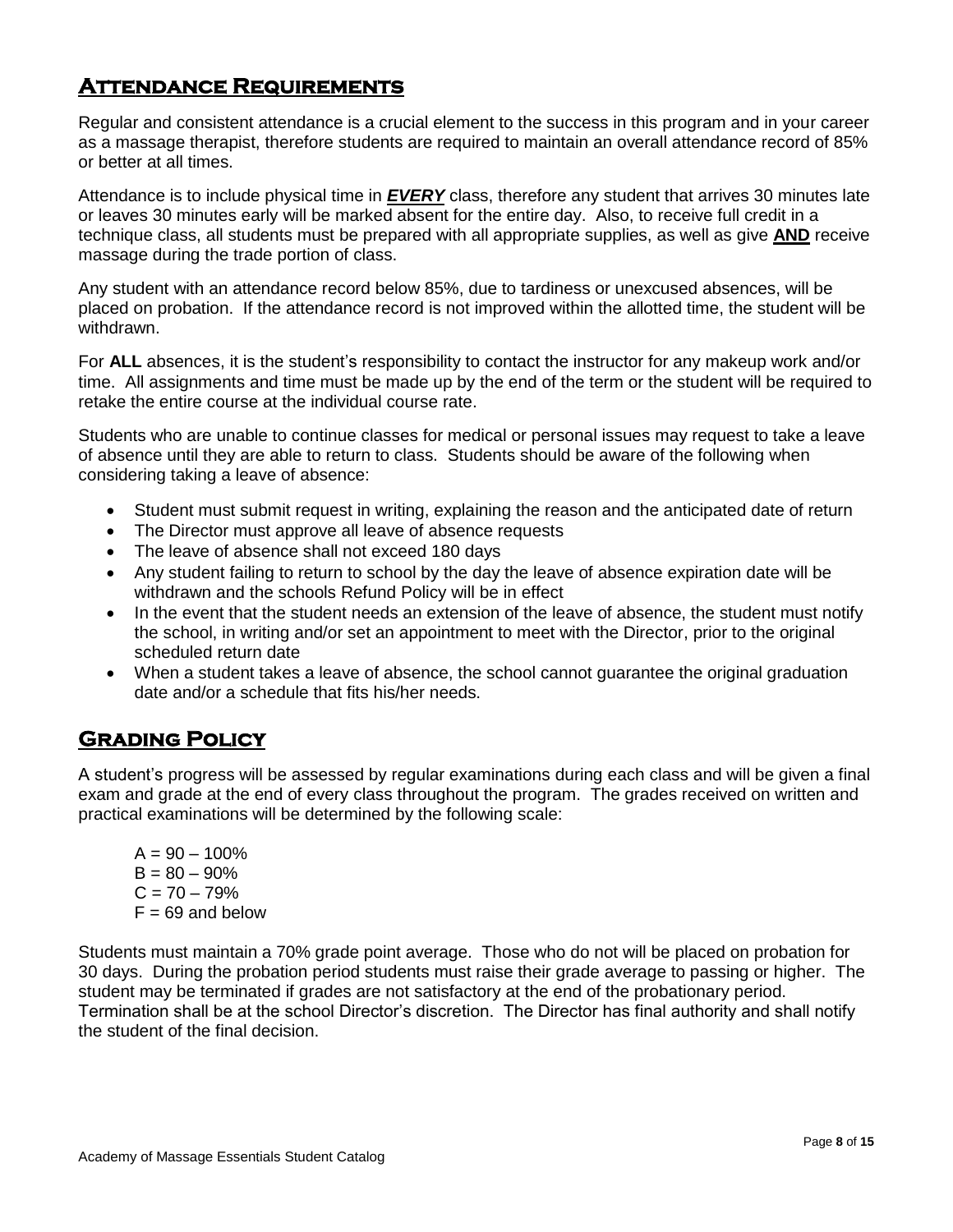## **Professional Massage Therapy Program**

This comprehensive 1000-hour program prepares students to become a successful practicing Massage Therapist by giving them a broad knowledge of both Western and Eastern theory.

Students will develop skills in a hands-on learning environment and will complete the program with a thorough understanding of anatomy and physiology, musculoskeletal anatomy, pathology, kinesiology, ethics, as well as extensive massage technique skills.

Specific instruction in massage technique includes Swedish massage, sports massage, deep tissue, prenatal and infant massage, reflexology, shiatsu, hot stone massage, Traditional Chinese Medicine, and Neuromuscular & Trigger Point Therapy. Neuromuscular Therapy (NMT) prepares the student for clinical and medical applications by being able to locate effectively repetitive strain injuries and indentifying and dissipating trigger points, both manually and with the use of massage tools. Additional coursework in theory includes stress management, with emphasis on self-care, and business development in which the student is assisted in developing vision and a career pathway.

## **TUITION**

The Massage Therapy Program that AME offers is a 1000-hour all inclusive program that includes:

- Books
- Insurance Student membership while in school
- Massage Table
- Massage Chair
- Massage Product
- Bottle and Holster
- Sheets  $-2$  twin sets
- School Logo Shirt Qty. 1
- MBLEX State Board Exam Fee (one time only)

**TUITION TOTAL = \$ 9,500** (not including Registration Fee) \* Books, Table and supplies non-refundable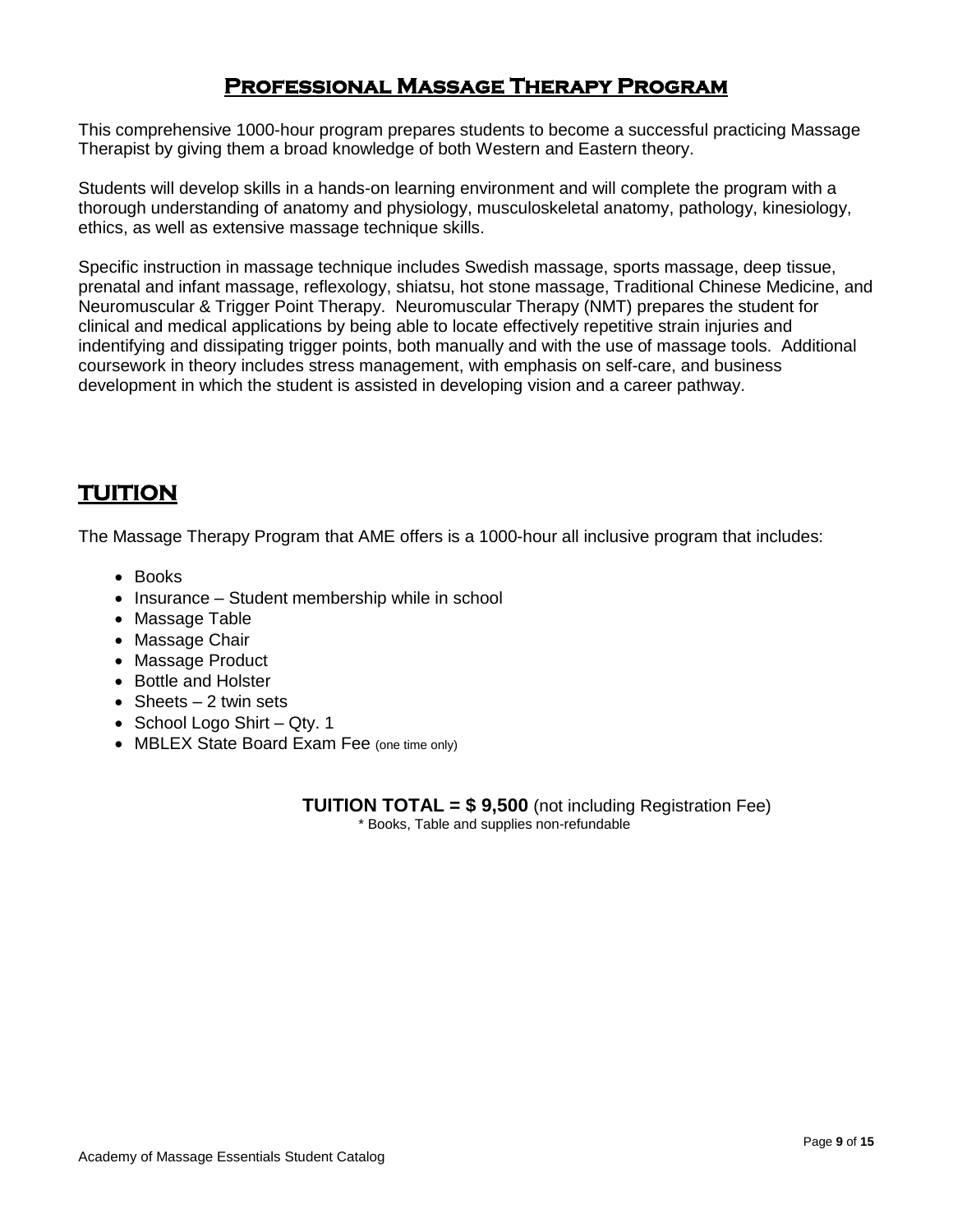## **COURSE DESCRIPTIONS**

#### **ORIENTATION** (5 HRS)

Reviews school policies and procedures, clinical lab hours, sports and marketing, and courses.

#### **ANATOMY & PHYSIOLOGY FUNDAMENTALS** (55 HRS)

Students learn the structure and function of the human body through study and discussion of all the major systems of the body; Integumentary, Skeletal, Nervous, Cardiovascular, Lymphatic and Immune, Respiratory, Endocrine, Digestive, Urinary and Reproductive. This is important background information since massage therapy affects these systems and functions of the human body. In addition, students will learn medical terminology, anatomical position and planes, location of major organs and body cavities and how to identify and palpate bony landmarks, which is necessary to locate muscles that will be treated within massage therapy.

## **MASSAGE THEORY/SWEDISH MASSAGE** (120 HRS)

This is the first massage course presented in the program. Students learn the history and benefits of massage, contraindications, procedures for draping and positioning the client on the massage table, the use of oils and lotions, and how to perform traditional Swedish massage strokes that can be combined in various ways to perform a deeply relaxing or invigorating massage. Students focus on the quality of their touch, beginning skills for assessing the condition of soft tissues of the body, and combining the various strokes to perform a smooth, well-paced, thorough massage that is suited to the needs of the client. This will be the foundation for the rest of the technique curriculum. This class will also discuss self care techniques.

#### **ETHICS** (60 HRS)

The profession of massage therapy is becoming more widely respected and accepted by the general pubic and by members of other health care professions. A critical factor in maintaining this respect and acceptance is the level of consistent with which massage therapists can be expected to demonstrate professional, ethical behavior and ethical business practices. In this course, students explore and discuss issues such as boundaries, sexual arousal, establishing and maintaining good working relationships with other health care professionals, and making good decisions when faced with the difficult ethical dilemmas commonly encountered in massage therapy practices. Communications, code of ethics, scope of practice

#### **BUSINESS** (60 HRS)

This course presents information that students need to achieve long-term career success in the field of massage therapy. Topics include promotion and marketing, record keeping, financial planning, tax reporting, legal requirements, licensure and certification, professional associations, and employment contracts. As students learn the various strategies for building a successful practice and obtaining employment, they complete an individualized, specific, realistic plan detailing the steps they will take to achieve their personal and professional goals related to their massage therapy practices.

#### **MUSCULAR ANATOMY – UPPER AND LOWER EXTREMITIES** (80 HRS)

This two-part course, spilt into upper and lower body, is a vital foundation for success in Massage Therapy. Students will learn muscles physiology, the muscles of the body, including attachment sites for each muscle, fiber direction, action, involved joint, nerve innervations and associated muscles.

#### **SPORTS MASSAGE** (55 HRS)

This course presents techniques for Pre-event and Post-event massage for competitive athletes, as well as methods for helping all active clients maximize their fitness activities by avoiding injuries and receiving prompt assessment and treatment for soreness, fatigue, and injury of muscle tissue. Students learn about the effects on soft tissues of the body of various kinds of exercise, stages of healing following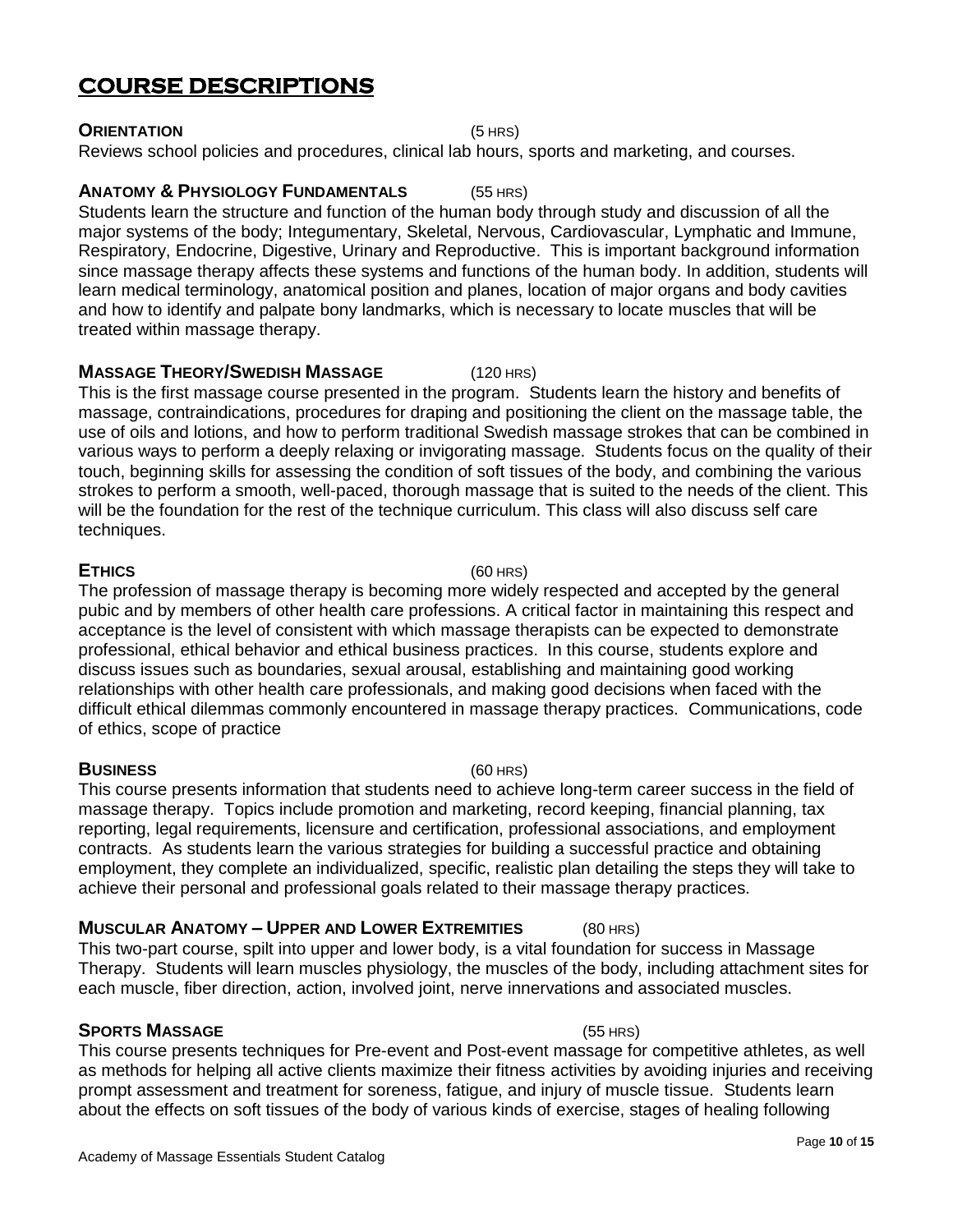injury, and results of over-use or under-use of muscles and other soft tissues. Techniques presented in this class are applicable to a wide variety of client needs.

#### **HYDROTHERAPY** (5 HRS)

Hydrotherapy is the use of water for therapeutic purposes and has been used effectively by massage therapists throughout the history of the profession. Students learn the physiological effects of and the indications and contraindications for the use of hot and cold therapies.

#### **KINESIOLOGY** (30 HRS)

Kinesiology is the study of how the human body and its muscles work together in both healthy and unhealthy ways; how stronger muscles may begin to compensate for weaker ones, which can lead to pain, discomfort and functional issues within the body. In massage therapy, kinesiology is important because it teaches how muscles work together so that treatment can be tailored to the client's specific needs. Students will also learn posture and gait assessment as a visual tool in determining dysfunction and appropriate massage intervention.

### **PATHOLOGY** (50 HRS)

This course presents information on the functions of the major systems of the human body and pathologies that can affect them. Definitions, causes, symptoms, and treatment of various forms of dysfunctions and disease processes are presented and how stress can influence these conditions. Emphasis is on conditions that massage therapists need to recognize as contraindications to massage therapy and/or conditions that should be referred to another practitioner for diagnosis or treatment.

#### **ADVANCED TECHNIQUES AND MODALITIES** (120 HRS)

This class offers an introduction to a variety of different modalities, which include; Prenatal and Infant massage, Reflexology, Body Scrubs/Wraps, Hot Stone, Traditional Chinese Medicine, Aromatherapy and Ayurveda Theory.

#### **DEEP TISSUE** (60 HRS)

Students will review anatomy of common injury areas and focus on integrating Deep Tissue and Myofascial Release techniques into massage practice and continue to discuss and demonstrate the role that these deeper, specific modalities have in addressing muscular pain and dysfunction.

### **NEUROMUSCULAR THERAPY AND TRIGGER POINT THERAPY** (150 HRS)

In this course, students learn about trigger points and their referral pain patterns, symptoms, perpetuating factors of trigger points and corrective actions and routines for treatment, palpation and compression treatment.

### **STUDENT CLINIC** (150 HRS)

The Student Clinic course begins with an orientation to clinic polices and procedures, which prepares students to successfully participate in this component of the program. Students develop their skills for creating and completing client records, learn proper use of medical terminology and abbreviations, how to take a client's medical history and perform a detailed client assessment. Students will perform massage therapy sessions with members of the public and the Clinic gives students the opportunity to integrate the skills and knowledge gained in the classroom, thereby achieving an increase in confidence and an enhanced ability to manage the entire massage therapist/client experience. Although the student is working independently, a qualified Instructor is present and available at all times.

#### Page **11** of **15**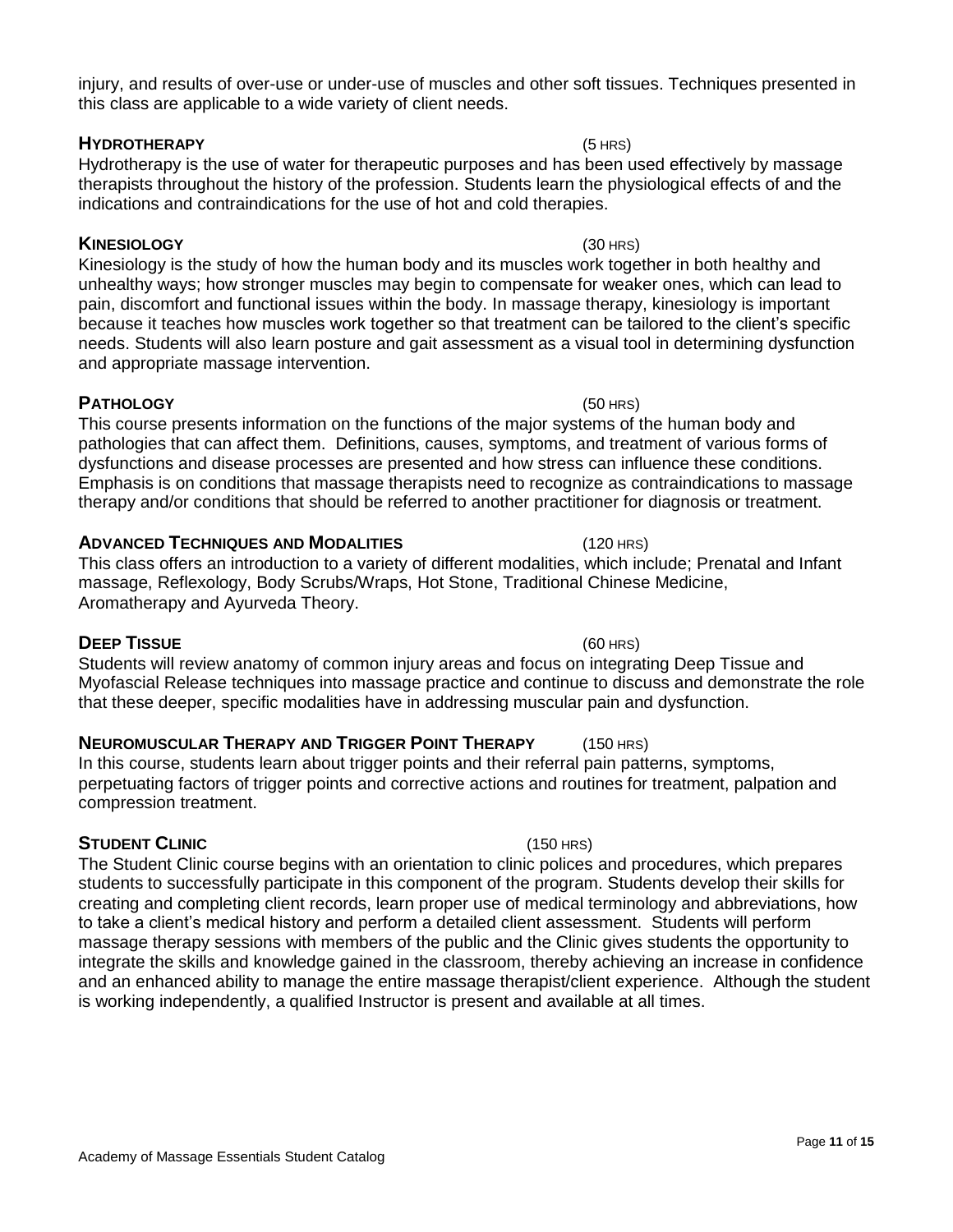## **Placement Assistance**

AME encourages students to begin looking for perspective places of employment even while in school, not limited just to Colorado and to include cruise liners, resorts, and private practice, to give them the full spectrum of what is available them. AME will offer employment assistance to graduates, consisting of job lead referrals and job skills development, such as resume assistance and interview preparation. Our job is to prepare our students for success and we encourage them to use the school as a resource for networking and business advice. While assisting you in your job search, we make no guarantee, expressed or implied, of future employment. Current law prohibits any school from guaranteeing job placement as an inducement to enroll students. 

## **Refund Policy**

Our application fee, books and supplies are non-refundable. Any tuition deposits collected in advance of the student signing an enrollment contract are refundable. Students who are not accepted for enrollment by the school may receive a refund of any tuition deposits. Students must sign an enrollment agreement in order to begin classes. Students who cancel their enrollment agreement by notifying the school in writing within three (3) business days of signing their contract are entitled to a full refund of all tuition paid. Students who withdraw after three (3) business days, but before commencement of classes are entitled to a full refund of all tuition paid except a cancellation fee of \$150.00. In the case of students withdrawing after commencement of classes or ceasing to attend, the school will retain the cancellation fee plus a percentage of the tuition based on the last class attended as described in the table below. The granting of credit for previous training shall not impact the refund policy. All refunds will be made within thirty (30) days from the date of termination.

#### **Upon withdrawal/termination the student is entitled to:**

| <b>Duration of Program</b> | <b>Refund</b>               |
|----------------------------|-----------------------------|
| $0\%$ - 10% of program     | 90% except cancellation fee |
| 11% - 25% of program       | 75% except cancellation fee |
| 26 % - 50% of program      | 50% except cancellation fee |
| 51% - 75% of program       | 25% except cancellation fee |
| 76% - 100% of program      | <b>NO REFUND</b>            |

The student will receive a full refund of tuition and fees paid if education service is discontinued by the school or if the school discontinues a course/program within a period of time a student could have already reasonably completed it, except that this provision shall not apply in the event the school ceases operation.

REFUND POLICY - NON-ACCREDITED COURSES IN ACCORDANCE WITH VA REGULATION 21.4255-1

Students not accepted by the school and students who cancel the contract by notifying the school within three business days are entitled to a full refund of all tuition and fees paid. If any students withdraw after three business days, but before commencement of classes, are entitled to a full refund of all tuition and fees paid including the registration fee in excess of \$10.

In the case of students withdrawing after commencement of classes, the school will retain a cancellation fee plus a percentage of tuition and fees, which is based on the percentage of contact hours attended, as described in the table below. The refund is based on the last date of recorded attendance.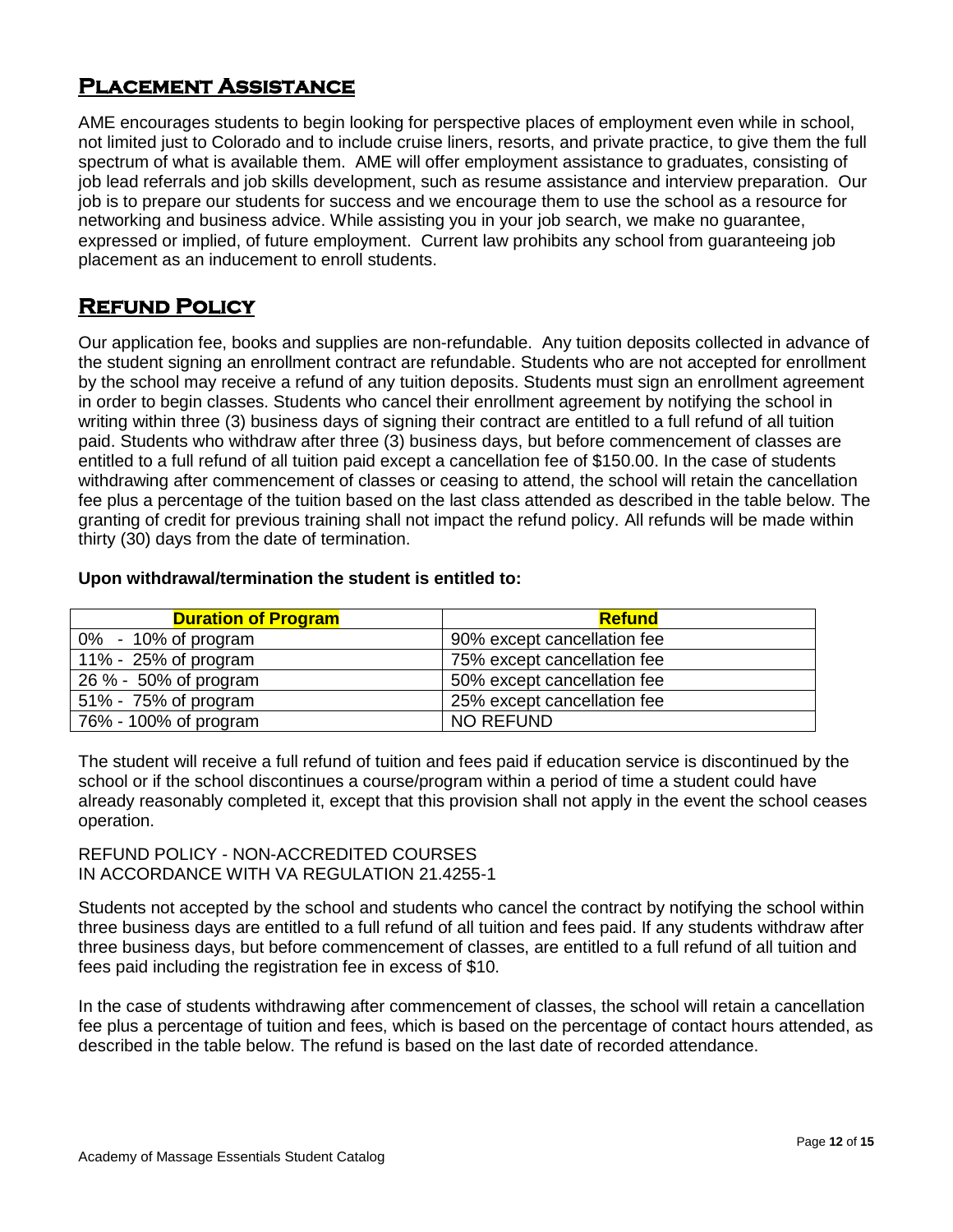## REFUND TABLE FOR VETERAN STUDENT(S)

Student is entitled upon withdrawal/termination:

| 10% of program completed | 90% Refunded |
|--------------------------|--------------|
| 20% of program completed | 80% Refunded |
| 30% of program completed | 70% Refunded |
| 40% of program completed | 60% Refunded |
| 50% of program completed | 50% Refunded |
| 60% of program completed | 40% Refunded |
| 70% of program completed | 30% Refunded |
| 80% of program completed | 20% Refunded |
| 90% of program completed | 10% Refunded |

- •• The student may cancel this contract at any time prior to close of the third business day after signing the enrollment agreement.
- •• The official date of termination for refund purposes is the last date of recorded attendance. All refunds will be made within 30 days from the date of termination.
- •• The student will receive a full refund of tuition and fees paid if the school discontinues a course/program within a period of time a student could have reasonably completed it, except that this provision shall not apply in the event the school ceases operation.
- •• Complaints, which cannot be resolved by direct negotiation between the student and the school, may be filed with the Division of Private Occupational Schools of the Colorado Department of Higher Education. The Division shall not consider any claim that is filed more than two years after the date the student discontinues his/her training at the school

## **Complaint/ Grievance Procedure**

The faculty and staff at AME are committed to hearing and resolving school-related problems or concerns. We believe that student feedback is essential to the continuing growth and development of our program. In the event of any grievance or complaint, it is appropriate for the parties involved to resolve the problem in a manner that is professional and respectful of each individual.

- 1. First, students are expected to attempt resolution of any conflicts directly with the party involved.
- 2. Students unable to reach resolution may take the issue to the instructor, as the situation warrants.
- 3. Students unable to reach resolution within the confines of the classroom may seek assistance from the Director of the school, who will review all parties views and respond with the school's final decision within 3 business days.

Complaints which cannot be resolved by direct negotiation between the student and the school may be filed with the Division of Private Occupational Schools of the Colorado Department of Higher Education. The Division shall not consider any claim that is filed more than two years after the date that the student discontinues his/her training at the school. Complaints may be filed online at: [http://highered.colorado.gov/dpos/.](http://highered.colorado.gov/dpos/) Or students may contact them by phone at: 303-862-3001.

## **Postponement of Start Date**

Postponement of a starting date, whether at the request of the school or the student, requires a written agreement signed by the student and the school. The agreement must set forth:

- a. Whether the postponement is for the convenience of the school or the student
- b. A deadline for the new start date, beyond which the start date will not be postponed.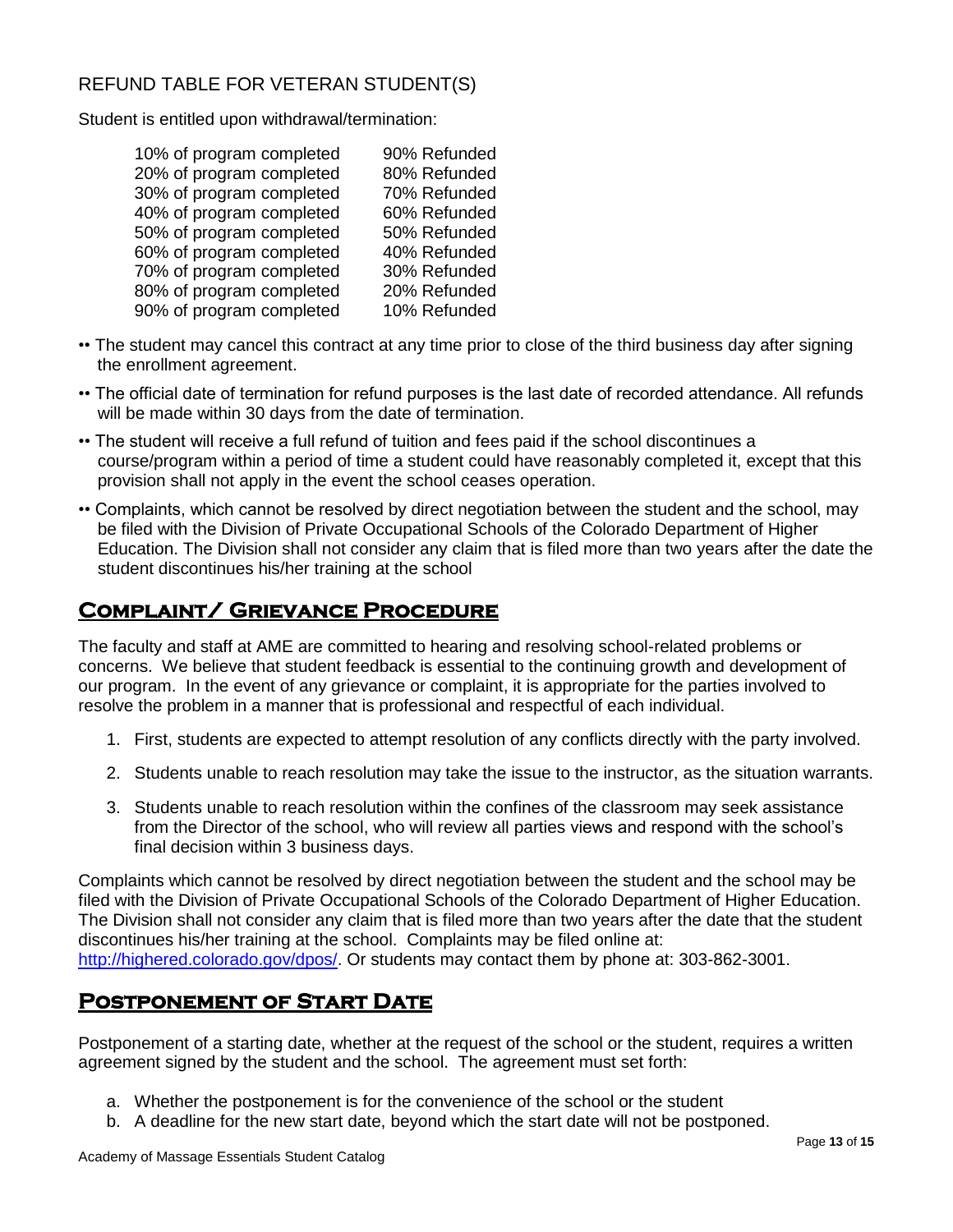If the course is not commenced, or the student fails to attend by the new start date set forth in the agreement, the student will be entitled to an appropriate refund of the prepaid tuition and fess within 30 days of the deadline of the new start date set forth in the agreement, determined in accordance with the school's refund policy and all applicable laws and rules concerning the Private Occupational Education Act of 1981.

## **Policies and Procedures**

#### **Conduct Policy**

All students are expected to act maturely and are required to respect other students and faculty members. Possession of weapons, illegal drugs, and alcohol of any kind are not allowed at any time on school property. Students also are not to be under the influence of drugs or alcohol at any time while on school property. Any violation of these school policies may result in permanent dismissal from school.

#### **Dismissal**

Any student may be dismissed for violations of rules and regulations of the school, as set forth in school publications. A student also may be withdrawn from classes if he/she does not prepare sufficiently, neglects assignments, or makes unsatisfactory progress. The Director, after consultation with all parties involved, makes the final decision.

The Director may temporally suspend students whose conduct is disruptive or unacceptable to the academic setting. After appropriate counseling, students who demonstrate a genuine desire to learn and conform to school standards of conduct, may be allowed to resume attendance. The director will review each case on an individual basis and decide upon re-admittance.

#### **Dress Code**

During all classes, business casual attire must be worn at all times. Pants with cargo pockets, jeans or jean material pants, pants hanging below waistline, leggings, tights, sweats, shorts, leather pants, low cut or form fitting shirts, tanks or spaghetti straps shirts are NOT acceptable. No hanging jewelry, except for one pair of earrings, which must be studs or small hoops.

#### **Ethical Behavior & Integrity**

Unethical behavior, such as sexual indecency, performing chiropractic manipulation, charging for massage without a license or registration, advertising yourself as a Massage Therapist, dishonesty, going outside the massage therapy scope of practice and any other behavior deemed detrimental to the health, safety, welfare, and reputation of the massage therapy profession will be grounds for probation, suspension or dismissal.

## **Clinic Policies and Procedures**

- Hygiene standards: clean hair and body; neatly trimmed and styled hair (long hair must be pulled back); nails short, filed and clean (NO acrylics); freshen up between appointments.
- During Clinic and Event hours, students must wear school polo shirt and professional pants.
- No visible jewelry, except for one pair of earrings, which must be studs or small hoops.
- Please do not wear cologne, perfume, or strongly scented deodorant as some clients may have allergies to fragrances.
- Therapeutic, nurturing presence; pleasant, cordial, relaxed, focused and professional at all times.
- Students MUST be prepared for client arrival no later than 15 minutes before scheduled massage begins.
- A 48-hour notice must be given to cancel an appointment while in Student Clinic. Failure to do so will result in up to a \$50.00 fee, and this fee MUST be paid in full before the student will be allowed to continue with hours in Clinic.